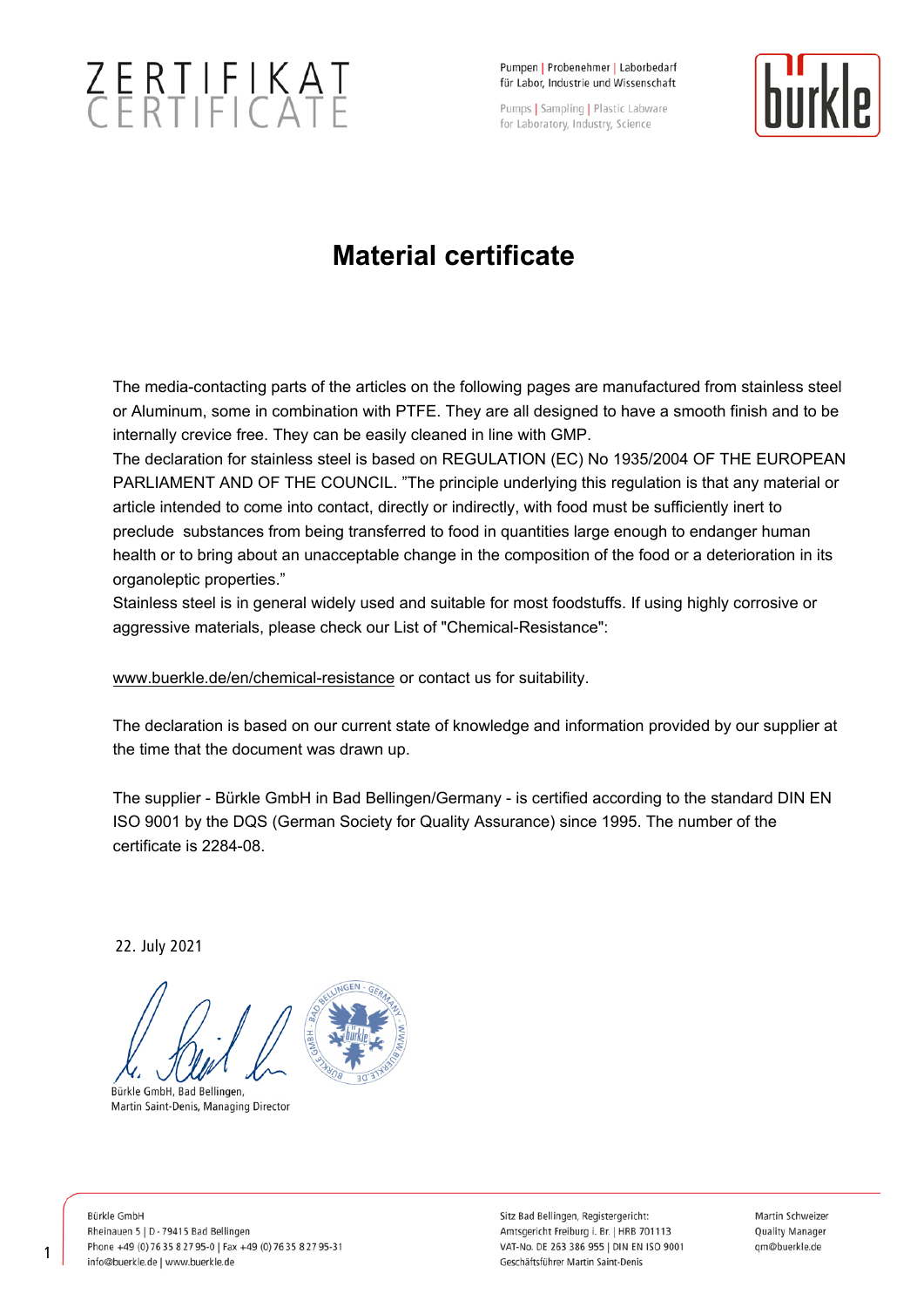| V2A<br>V <sub>4</sub> A<br>V <sub>4</sub> A<br>Article<br>Description<br>Alu PTFE PA<br>2309-0010<br>Bucket, stainless steel, V2A, capacity 10 l<br>x<br>2309-0015<br>Bucket, stainless steel, V2A, capacity 15 l<br>x<br>2601-1001<br>Safety can V4A, dosage spout, relief valve, 1 l<br>X<br>x<br>2601-1002<br>Safety can V4A, dosage spout, relief valve, 2 l<br>x<br>X<br>2601-1005<br>Safety can V4A, dosage spout, relief valve, 5 l<br>x<br>x<br>2601-2010<br>Safety can V4A, dosage spout, relief valve, 10 I<br>x<br>x<br>Safety can V2A, dosage spout, relief valve, 20 l<br>2601-2020<br>x<br>x<br>2601-3005<br>Safety jerrycan V4A, screw cap, relief valve, 5 l<br>x<br>х<br>2601-3010<br>Safety jerrycan V4A, screw cap, relief valve, 10 l<br>x<br>х<br>Safety jerrycan V2A, screw cap, relief valve, 20 l<br>2601-3020<br>x<br>x<br>Safety storage cont., V4A, tab, relief valve, 10 l<br>2601-4010<br>X<br>x<br>2601-4025<br>Safety storage cont., V2A, tab, relief valve, 25 l<br>x<br>х<br>2601-5050<br>Safety storage container V2A, relief valve, 50 l<br>x<br>х<br>Safety storage container, V2A, relief valve, 25 l<br>2601-5125<br>x<br>x<br>Safety storage cont., V4A, tab, level indic., 10 l<br>2601-6010<br>x<br>x<br>2601-7010<br>Safety jerrycan V4A, w/o relief valve, 10 l<br>X<br>x<br>5301-0500<br>Extension V2A, 100 cm, SiloDrill<br>x<br>5301-1000<br>SiloDrill, alu, 150 cm, spiral screw Ø 90mm, 400ml<br>X<br>x<br>x<br>x<br>SiloDrill, V2A, 150 cm, spiral screw Ø 90mm, 400ml<br>5301-2000<br>x<br>x<br>x<br>5302-0301<br>PowderProof f.granules, lance horiz.30cm, complete<br>x<br>x<br>5302-0302<br>PowderProof f.powders, lance horiz. 30cm, complete<br>x<br>x<br>5302-0601<br>PowderProof granules, lance vert. 60 cm, complete<br>x<br>x<br>5302-0602<br>PowderProof powders, lance vertical 60cm, complete<br>x<br>x<br>5302-0901<br>PowderProof granules, lance vert. 90 cm, complete<br>x<br>x<br>5302-0902<br>PowderProof powders, lance vertical 90cm, complete<br>x<br>x<br>5302-1201<br>PowderProof granules, lance vert. 120 cm, complete<br>x<br>x<br>5302-1202<br>PowderProof powders, lance vertic. 120cm, complete<br>x<br>x<br>5307-0101<br>Head, volume 0,1 ml, MicroSampler tube-Ø 12 mm<br>х<br>5307-0102<br>Head, volume 0,2 ml, MicroSampler tube-Ø 12 mm<br>x<br>Head, volume 0,3 ml, MicroSampler tube-Ø 12 mm<br>5307-0103<br>x<br>5307-0104<br>Head, volume 0,4 ml, MicroSampler tube-Ø 12 mm<br>x<br>5307-0105<br>Head, volume 0,5 ml, MicroSampler tube-Ø 12 mm<br>х<br>5307-0106<br>Head, volume 0,6 ml, MicroSampler tube-Ø 12 mm<br>x<br>5307-0107<br>Head, volume 0,7 ml, MicroSampler tube-Ø 12 mm<br>x<br>5307-0108<br>Head, volume 0,8 ml, MicroSampler tube-Ø 12 mm<br>x<br>5307-0109<br>Head, volume 0,9 ml, MicroSampler tube-Ø 12 mm<br>x<br>5307-0110<br>Head, volume 1 ml, MicroSampler tube-Ø 12 mm<br>x<br>5307-0111<br>Head, volume 1,1 ml, MicroSampler tube-Ø 12 mm<br>x<br>5307-0112<br>Head, volume 1,2 ml, MicroSampler tube-Ø 12 mm<br>x<br>5307-0113<br>Head, volume 1,3 ml, MicroSampler tube-Ø 12 mm<br>x<br>5307-0114<br>Head, volume 1,4 ml, MicroSampler tube-Ø 12 mm<br>x<br>5307-0115<br>Head, volume 1,5 ml, MicroSampler tube-Ø 12 mm<br>x<br>5307-0116<br>Head, volume 1,6 ml, MicroSampler tube-Ø 12 mm<br>x<br>5307-0117<br>Head, volume 1,7 ml, MicroSampler tube-Ø 12 mm<br>x<br>5307-0118<br>Head, volume 1,8 ml, MicroSampler tube-Ø 12 mm<br>x<br>5307-0119<br>Head, volume 1,9 ml, MicroSampler tube-Ø 12 mm<br>x<br>5307-0120<br>Head, volume 2,0 ml, MicroSampler tube-Ø 12 mm<br>х<br>5307-0135<br>Head, volume 0,35 ml, MicroSampler tube-Ø 12 mm<br>x |  |  | 1.4034 | 1.4301 | 1.4305 | 1.4310 1.4571 | 1.4404 |
|------------------------------------------------------------------------------------------------------------------------------------------------------------------------------------------------------------------------------------------------------------------------------------------------------------------------------------------------------------------------------------------------------------------------------------------------------------------------------------------------------------------------------------------------------------------------------------------------------------------------------------------------------------------------------------------------------------------------------------------------------------------------------------------------------------------------------------------------------------------------------------------------------------------------------------------------------------------------------------------------------------------------------------------------------------------------------------------------------------------------------------------------------------------------------------------------------------------------------------------------------------------------------------------------------------------------------------------------------------------------------------------------------------------------------------------------------------------------------------------------------------------------------------------------------------------------------------------------------------------------------------------------------------------------------------------------------------------------------------------------------------------------------------------------------------------------------------------------------------------------------------------------------------------------------------------------------------------------------------------------------------------------------------------------------------------------------------------------------------------------------------------------------------------------------------------------------------------------------------------------------------------------------------------------------------------------------------------------------------------------------------------------------------------------------------------------------------------------------------------------------------------------------------------------------------------------------------------------------------------------------------------------------------------------------------------------------------------------------------------------------------------------------------------------------------------------------------------------------------------------------------------------------------------------------------------------------------------------------------------------------------------------------------------------------------------------------------------------------------------------------------------------------------------------------------------------------------------------------------------------------------------------------------------------------------------------------------------------------------------------------------------------------------------------------------------------------------------------------------------------------------------------------------------------------------------------------------------------------------------------------------------------------------------------------|--|--|--------|--------|--------|---------------|--------|
|                                                                                                                                                                                                                                                                                                                                                                                                                                                                                                                                                                                                                                                                                                                                                                                                                                                                                                                                                                                                                                                                                                                                                                                                                                                                                                                                                                                                                                                                                                                                                                                                                                                                                                                                                                                                                                                                                                                                                                                                                                                                                                                                                                                                                                                                                                                                                                                                                                                                                                                                                                                                                                                                                                                                                                                                                                                                                                                                                                                                                                                                                                                                                                                                                                                                                                                                                                                                                                                                                                                                                                                                                                                                              |  |  |        |        |        |               |        |
|                                                                                                                                                                                                                                                                                                                                                                                                                                                                                                                                                                                                                                                                                                                                                                                                                                                                                                                                                                                                                                                                                                                                                                                                                                                                                                                                                                                                                                                                                                                                                                                                                                                                                                                                                                                                                                                                                                                                                                                                                                                                                                                                                                                                                                                                                                                                                                                                                                                                                                                                                                                                                                                                                                                                                                                                                                                                                                                                                                                                                                                                                                                                                                                                                                                                                                                                                                                                                                                                                                                                                                                                                                                                              |  |  |        |        |        |               |        |
|                                                                                                                                                                                                                                                                                                                                                                                                                                                                                                                                                                                                                                                                                                                                                                                                                                                                                                                                                                                                                                                                                                                                                                                                                                                                                                                                                                                                                                                                                                                                                                                                                                                                                                                                                                                                                                                                                                                                                                                                                                                                                                                                                                                                                                                                                                                                                                                                                                                                                                                                                                                                                                                                                                                                                                                                                                                                                                                                                                                                                                                                                                                                                                                                                                                                                                                                                                                                                                                                                                                                                                                                                                                                              |  |  |        |        |        |               |        |
|                                                                                                                                                                                                                                                                                                                                                                                                                                                                                                                                                                                                                                                                                                                                                                                                                                                                                                                                                                                                                                                                                                                                                                                                                                                                                                                                                                                                                                                                                                                                                                                                                                                                                                                                                                                                                                                                                                                                                                                                                                                                                                                                                                                                                                                                                                                                                                                                                                                                                                                                                                                                                                                                                                                                                                                                                                                                                                                                                                                                                                                                                                                                                                                                                                                                                                                                                                                                                                                                                                                                                                                                                                                                              |  |  |        |        |        |               |        |
|                                                                                                                                                                                                                                                                                                                                                                                                                                                                                                                                                                                                                                                                                                                                                                                                                                                                                                                                                                                                                                                                                                                                                                                                                                                                                                                                                                                                                                                                                                                                                                                                                                                                                                                                                                                                                                                                                                                                                                                                                                                                                                                                                                                                                                                                                                                                                                                                                                                                                                                                                                                                                                                                                                                                                                                                                                                                                                                                                                                                                                                                                                                                                                                                                                                                                                                                                                                                                                                                                                                                                                                                                                                                              |  |  |        |        |        |               |        |
|                                                                                                                                                                                                                                                                                                                                                                                                                                                                                                                                                                                                                                                                                                                                                                                                                                                                                                                                                                                                                                                                                                                                                                                                                                                                                                                                                                                                                                                                                                                                                                                                                                                                                                                                                                                                                                                                                                                                                                                                                                                                                                                                                                                                                                                                                                                                                                                                                                                                                                                                                                                                                                                                                                                                                                                                                                                                                                                                                                                                                                                                                                                                                                                                                                                                                                                                                                                                                                                                                                                                                                                                                                                                              |  |  |        |        |        |               |        |
|                                                                                                                                                                                                                                                                                                                                                                                                                                                                                                                                                                                                                                                                                                                                                                                                                                                                                                                                                                                                                                                                                                                                                                                                                                                                                                                                                                                                                                                                                                                                                                                                                                                                                                                                                                                                                                                                                                                                                                                                                                                                                                                                                                                                                                                                                                                                                                                                                                                                                                                                                                                                                                                                                                                                                                                                                                                                                                                                                                                                                                                                                                                                                                                                                                                                                                                                                                                                                                                                                                                                                                                                                                                                              |  |  |        |        |        |               |        |
|                                                                                                                                                                                                                                                                                                                                                                                                                                                                                                                                                                                                                                                                                                                                                                                                                                                                                                                                                                                                                                                                                                                                                                                                                                                                                                                                                                                                                                                                                                                                                                                                                                                                                                                                                                                                                                                                                                                                                                                                                                                                                                                                                                                                                                                                                                                                                                                                                                                                                                                                                                                                                                                                                                                                                                                                                                                                                                                                                                                                                                                                                                                                                                                                                                                                                                                                                                                                                                                                                                                                                                                                                                                                              |  |  |        |        |        |               |        |
|                                                                                                                                                                                                                                                                                                                                                                                                                                                                                                                                                                                                                                                                                                                                                                                                                                                                                                                                                                                                                                                                                                                                                                                                                                                                                                                                                                                                                                                                                                                                                                                                                                                                                                                                                                                                                                                                                                                                                                                                                                                                                                                                                                                                                                                                                                                                                                                                                                                                                                                                                                                                                                                                                                                                                                                                                                                                                                                                                                                                                                                                                                                                                                                                                                                                                                                                                                                                                                                                                                                                                                                                                                                                              |  |  |        |        |        |               |        |
|                                                                                                                                                                                                                                                                                                                                                                                                                                                                                                                                                                                                                                                                                                                                                                                                                                                                                                                                                                                                                                                                                                                                                                                                                                                                                                                                                                                                                                                                                                                                                                                                                                                                                                                                                                                                                                                                                                                                                                                                                                                                                                                                                                                                                                                                                                                                                                                                                                                                                                                                                                                                                                                                                                                                                                                                                                                                                                                                                                                                                                                                                                                                                                                                                                                                                                                                                                                                                                                                                                                                                                                                                                                                              |  |  |        |        |        |               |        |
|                                                                                                                                                                                                                                                                                                                                                                                                                                                                                                                                                                                                                                                                                                                                                                                                                                                                                                                                                                                                                                                                                                                                                                                                                                                                                                                                                                                                                                                                                                                                                                                                                                                                                                                                                                                                                                                                                                                                                                                                                                                                                                                                                                                                                                                                                                                                                                                                                                                                                                                                                                                                                                                                                                                                                                                                                                                                                                                                                                                                                                                                                                                                                                                                                                                                                                                                                                                                                                                                                                                                                                                                                                                                              |  |  |        |        |        |               |        |
|                                                                                                                                                                                                                                                                                                                                                                                                                                                                                                                                                                                                                                                                                                                                                                                                                                                                                                                                                                                                                                                                                                                                                                                                                                                                                                                                                                                                                                                                                                                                                                                                                                                                                                                                                                                                                                                                                                                                                                                                                                                                                                                                                                                                                                                                                                                                                                                                                                                                                                                                                                                                                                                                                                                                                                                                                                                                                                                                                                                                                                                                                                                                                                                                                                                                                                                                                                                                                                                                                                                                                                                                                                                                              |  |  |        |        |        |               |        |
|                                                                                                                                                                                                                                                                                                                                                                                                                                                                                                                                                                                                                                                                                                                                                                                                                                                                                                                                                                                                                                                                                                                                                                                                                                                                                                                                                                                                                                                                                                                                                                                                                                                                                                                                                                                                                                                                                                                                                                                                                                                                                                                                                                                                                                                                                                                                                                                                                                                                                                                                                                                                                                                                                                                                                                                                                                                                                                                                                                                                                                                                                                                                                                                                                                                                                                                                                                                                                                                                                                                                                                                                                                                                              |  |  |        |        |        |               |        |
|                                                                                                                                                                                                                                                                                                                                                                                                                                                                                                                                                                                                                                                                                                                                                                                                                                                                                                                                                                                                                                                                                                                                                                                                                                                                                                                                                                                                                                                                                                                                                                                                                                                                                                                                                                                                                                                                                                                                                                                                                                                                                                                                                                                                                                                                                                                                                                                                                                                                                                                                                                                                                                                                                                                                                                                                                                                                                                                                                                                                                                                                                                                                                                                                                                                                                                                                                                                                                                                                                                                                                                                                                                                                              |  |  |        |        |        |               |        |
|                                                                                                                                                                                                                                                                                                                                                                                                                                                                                                                                                                                                                                                                                                                                                                                                                                                                                                                                                                                                                                                                                                                                                                                                                                                                                                                                                                                                                                                                                                                                                                                                                                                                                                                                                                                                                                                                                                                                                                                                                                                                                                                                                                                                                                                                                                                                                                                                                                                                                                                                                                                                                                                                                                                                                                                                                                                                                                                                                                                                                                                                                                                                                                                                                                                                                                                                                                                                                                                                                                                                                                                                                                                                              |  |  |        |        |        |               |        |
|                                                                                                                                                                                                                                                                                                                                                                                                                                                                                                                                                                                                                                                                                                                                                                                                                                                                                                                                                                                                                                                                                                                                                                                                                                                                                                                                                                                                                                                                                                                                                                                                                                                                                                                                                                                                                                                                                                                                                                                                                                                                                                                                                                                                                                                                                                                                                                                                                                                                                                                                                                                                                                                                                                                                                                                                                                                                                                                                                                                                                                                                                                                                                                                                                                                                                                                                                                                                                                                                                                                                                                                                                                                                              |  |  |        |        |        |               |        |
|                                                                                                                                                                                                                                                                                                                                                                                                                                                                                                                                                                                                                                                                                                                                                                                                                                                                                                                                                                                                                                                                                                                                                                                                                                                                                                                                                                                                                                                                                                                                                                                                                                                                                                                                                                                                                                                                                                                                                                                                                                                                                                                                                                                                                                                                                                                                                                                                                                                                                                                                                                                                                                                                                                                                                                                                                                                                                                                                                                                                                                                                                                                                                                                                                                                                                                                                                                                                                                                                                                                                                                                                                                                                              |  |  |        |        |        |               |        |
|                                                                                                                                                                                                                                                                                                                                                                                                                                                                                                                                                                                                                                                                                                                                                                                                                                                                                                                                                                                                                                                                                                                                                                                                                                                                                                                                                                                                                                                                                                                                                                                                                                                                                                                                                                                                                                                                                                                                                                                                                                                                                                                                                                                                                                                                                                                                                                                                                                                                                                                                                                                                                                                                                                                                                                                                                                                                                                                                                                                                                                                                                                                                                                                                                                                                                                                                                                                                                                                                                                                                                                                                                                                                              |  |  |        |        |        |               |        |
|                                                                                                                                                                                                                                                                                                                                                                                                                                                                                                                                                                                                                                                                                                                                                                                                                                                                                                                                                                                                                                                                                                                                                                                                                                                                                                                                                                                                                                                                                                                                                                                                                                                                                                                                                                                                                                                                                                                                                                                                                                                                                                                                                                                                                                                                                                                                                                                                                                                                                                                                                                                                                                                                                                                                                                                                                                                                                                                                                                                                                                                                                                                                                                                                                                                                                                                                                                                                                                                                                                                                                                                                                                                                              |  |  |        |        |        |               |        |
|                                                                                                                                                                                                                                                                                                                                                                                                                                                                                                                                                                                                                                                                                                                                                                                                                                                                                                                                                                                                                                                                                                                                                                                                                                                                                                                                                                                                                                                                                                                                                                                                                                                                                                                                                                                                                                                                                                                                                                                                                                                                                                                                                                                                                                                                                                                                                                                                                                                                                                                                                                                                                                                                                                                                                                                                                                                                                                                                                                                                                                                                                                                                                                                                                                                                                                                                                                                                                                                                                                                                                                                                                                                                              |  |  |        |        |        |               |        |
|                                                                                                                                                                                                                                                                                                                                                                                                                                                                                                                                                                                                                                                                                                                                                                                                                                                                                                                                                                                                                                                                                                                                                                                                                                                                                                                                                                                                                                                                                                                                                                                                                                                                                                                                                                                                                                                                                                                                                                                                                                                                                                                                                                                                                                                                                                                                                                                                                                                                                                                                                                                                                                                                                                                                                                                                                                                                                                                                                                                                                                                                                                                                                                                                                                                                                                                                                                                                                                                                                                                                                                                                                                                                              |  |  |        |        |        |               |        |
|                                                                                                                                                                                                                                                                                                                                                                                                                                                                                                                                                                                                                                                                                                                                                                                                                                                                                                                                                                                                                                                                                                                                                                                                                                                                                                                                                                                                                                                                                                                                                                                                                                                                                                                                                                                                                                                                                                                                                                                                                                                                                                                                                                                                                                                                                                                                                                                                                                                                                                                                                                                                                                                                                                                                                                                                                                                                                                                                                                                                                                                                                                                                                                                                                                                                                                                                                                                                                                                                                                                                                                                                                                                                              |  |  |        |        |        |               |        |
|                                                                                                                                                                                                                                                                                                                                                                                                                                                                                                                                                                                                                                                                                                                                                                                                                                                                                                                                                                                                                                                                                                                                                                                                                                                                                                                                                                                                                                                                                                                                                                                                                                                                                                                                                                                                                                                                                                                                                                                                                                                                                                                                                                                                                                                                                                                                                                                                                                                                                                                                                                                                                                                                                                                                                                                                                                                                                                                                                                                                                                                                                                                                                                                                                                                                                                                                                                                                                                                                                                                                                                                                                                                                              |  |  |        |        |        |               |        |
|                                                                                                                                                                                                                                                                                                                                                                                                                                                                                                                                                                                                                                                                                                                                                                                                                                                                                                                                                                                                                                                                                                                                                                                                                                                                                                                                                                                                                                                                                                                                                                                                                                                                                                                                                                                                                                                                                                                                                                                                                                                                                                                                                                                                                                                                                                                                                                                                                                                                                                                                                                                                                                                                                                                                                                                                                                                                                                                                                                                                                                                                                                                                                                                                                                                                                                                                                                                                                                                                                                                                                                                                                                                                              |  |  |        |        |        |               |        |
|                                                                                                                                                                                                                                                                                                                                                                                                                                                                                                                                                                                                                                                                                                                                                                                                                                                                                                                                                                                                                                                                                                                                                                                                                                                                                                                                                                                                                                                                                                                                                                                                                                                                                                                                                                                                                                                                                                                                                                                                                                                                                                                                                                                                                                                                                                                                                                                                                                                                                                                                                                                                                                                                                                                                                                                                                                                                                                                                                                                                                                                                                                                                                                                                                                                                                                                                                                                                                                                                                                                                                                                                                                                                              |  |  |        |        |        |               |        |
|                                                                                                                                                                                                                                                                                                                                                                                                                                                                                                                                                                                                                                                                                                                                                                                                                                                                                                                                                                                                                                                                                                                                                                                                                                                                                                                                                                                                                                                                                                                                                                                                                                                                                                                                                                                                                                                                                                                                                                                                                                                                                                                                                                                                                                                                                                                                                                                                                                                                                                                                                                                                                                                                                                                                                                                                                                                                                                                                                                                                                                                                                                                                                                                                                                                                                                                                                                                                                                                                                                                                                                                                                                                                              |  |  |        |        |        |               |        |
|                                                                                                                                                                                                                                                                                                                                                                                                                                                                                                                                                                                                                                                                                                                                                                                                                                                                                                                                                                                                                                                                                                                                                                                                                                                                                                                                                                                                                                                                                                                                                                                                                                                                                                                                                                                                                                                                                                                                                                                                                                                                                                                                                                                                                                                                                                                                                                                                                                                                                                                                                                                                                                                                                                                                                                                                                                                                                                                                                                                                                                                                                                                                                                                                                                                                                                                                                                                                                                                                                                                                                                                                                                                                              |  |  |        |        |        |               |        |
|                                                                                                                                                                                                                                                                                                                                                                                                                                                                                                                                                                                                                                                                                                                                                                                                                                                                                                                                                                                                                                                                                                                                                                                                                                                                                                                                                                                                                                                                                                                                                                                                                                                                                                                                                                                                                                                                                                                                                                                                                                                                                                                                                                                                                                                                                                                                                                                                                                                                                                                                                                                                                                                                                                                                                                                                                                                                                                                                                                                                                                                                                                                                                                                                                                                                                                                                                                                                                                                                                                                                                                                                                                                                              |  |  |        |        |        |               |        |
|                                                                                                                                                                                                                                                                                                                                                                                                                                                                                                                                                                                                                                                                                                                                                                                                                                                                                                                                                                                                                                                                                                                                                                                                                                                                                                                                                                                                                                                                                                                                                                                                                                                                                                                                                                                                                                                                                                                                                                                                                                                                                                                                                                                                                                                                                                                                                                                                                                                                                                                                                                                                                                                                                                                                                                                                                                                                                                                                                                                                                                                                                                                                                                                                                                                                                                                                                                                                                                                                                                                                                                                                                                                                              |  |  |        |        |        |               |        |
|                                                                                                                                                                                                                                                                                                                                                                                                                                                                                                                                                                                                                                                                                                                                                                                                                                                                                                                                                                                                                                                                                                                                                                                                                                                                                                                                                                                                                                                                                                                                                                                                                                                                                                                                                                                                                                                                                                                                                                                                                                                                                                                                                                                                                                                                                                                                                                                                                                                                                                                                                                                                                                                                                                                                                                                                                                                                                                                                                                                                                                                                                                                                                                                                                                                                                                                                                                                                                                                                                                                                                                                                                                                                              |  |  |        |        |        |               |        |
|                                                                                                                                                                                                                                                                                                                                                                                                                                                                                                                                                                                                                                                                                                                                                                                                                                                                                                                                                                                                                                                                                                                                                                                                                                                                                                                                                                                                                                                                                                                                                                                                                                                                                                                                                                                                                                                                                                                                                                                                                                                                                                                                                                                                                                                                                                                                                                                                                                                                                                                                                                                                                                                                                                                                                                                                                                                                                                                                                                                                                                                                                                                                                                                                                                                                                                                                                                                                                                                                                                                                                                                                                                                                              |  |  |        |        |        |               |        |
|                                                                                                                                                                                                                                                                                                                                                                                                                                                                                                                                                                                                                                                                                                                                                                                                                                                                                                                                                                                                                                                                                                                                                                                                                                                                                                                                                                                                                                                                                                                                                                                                                                                                                                                                                                                                                                                                                                                                                                                                                                                                                                                                                                                                                                                                                                                                                                                                                                                                                                                                                                                                                                                                                                                                                                                                                                                                                                                                                                                                                                                                                                                                                                                                                                                                                                                                                                                                                                                                                                                                                                                                                                                                              |  |  |        |        |        |               |        |
|                                                                                                                                                                                                                                                                                                                                                                                                                                                                                                                                                                                                                                                                                                                                                                                                                                                                                                                                                                                                                                                                                                                                                                                                                                                                                                                                                                                                                                                                                                                                                                                                                                                                                                                                                                                                                                                                                                                                                                                                                                                                                                                                                                                                                                                                                                                                                                                                                                                                                                                                                                                                                                                                                                                                                                                                                                                                                                                                                                                                                                                                                                                                                                                                                                                                                                                                                                                                                                                                                                                                                                                                                                                                              |  |  |        |        |        |               |        |
|                                                                                                                                                                                                                                                                                                                                                                                                                                                                                                                                                                                                                                                                                                                                                                                                                                                                                                                                                                                                                                                                                                                                                                                                                                                                                                                                                                                                                                                                                                                                                                                                                                                                                                                                                                                                                                                                                                                                                                                                                                                                                                                                                                                                                                                                                                                                                                                                                                                                                                                                                                                                                                                                                                                                                                                                                                                                                                                                                                                                                                                                                                                                                                                                                                                                                                                                                                                                                                                                                                                                                                                                                                                                              |  |  |        |        |        |               |        |
|                                                                                                                                                                                                                                                                                                                                                                                                                                                                                                                                                                                                                                                                                                                                                                                                                                                                                                                                                                                                                                                                                                                                                                                                                                                                                                                                                                                                                                                                                                                                                                                                                                                                                                                                                                                                                                                                                                                                                                                                                                                                                                                                                                                                                                                                                                                                                                                                                                                                                                                                                                                                                                                                                                                                                                                                                                                                                                                                                                                                                                                                                                                                                                                                                                                                                                                                                                                                                                                                                                                                                                                                                                                                              |  |  |        |        |        |               |        |
|                                                                                                                                                                                                                                                                                                                                                                                                                                                                                                                                                                                                                                                                                                                                                                                                                                                                                                                                                                                                                                                                                                                                                                                                                                                                                                                                                                                                                                                                                                                                                                                                                                                                                                                                                                                                                                                                                                                                                                                                                                                                                                                                                                                                                                                                                                                                                                                                                                                                                                                                                                                                                                                                                                                                                                                                                                                                                                                                                                                                                                                                                                                                                                                                                                                                                                                                                                                                                                                                                                                                                                                                                                                                              |  |  |        |        |        |               |        |
|                                                                                                                                                                                                                                                                                                                                                                                                                                                                                                                                                                                                                                                                                                                                                                                                                                                                                                                                                                                                                                                                                                                                                                                                                                                                                                                                                                                                                                                                                                                                                                                                                                                                                                                                                                                                                                                                                                                                                                                                                                                                                                                                                                                                                                                                                                                                                                                                                                                                                                                                                                                                                                                                                                                                                                                                                                                                                                                                                                                                                                                                                                                                                                                                                                                                                                                                                                                                                                                                                                                                                                                                                                                                              |  |  |        |        |        |               |        |
|                                                                                                                                                                                                                                                                                                                                                                                                                                                                                                                                                                                                                                                                                                                                                                                                                                                                                                                                                                                                                                                                                                                                                                                                                                                                                                                                                                                                                                                                                                                                                                                                                                                                                                                                                                                                                                                                                                                                                                                                                                                                                                                                                                                                                                                                                                                                                                                                                                                                                                                                                                                                                                                                                                                                                                                                                                                                                                                                                                                                                                                                                                                                                                                                                                                                                                                                                                                                                                                                                                                                                                                                                                                                              |  |  |        |        |        |               |        |
|                                                                                                                                                                                                                                                                                                                                                                                                                                                                                                                                                                                                                                                                                                                                                                                                                                                                                                                                                                                                                                                                                                                                                                                                                                                                                                                                                                                                                                                                                                                                                                                                                                                                                                                                                                                                                                                                                                                                                                                                                                                                                                                                                                                                                                                                                                                                                                                                                                                                                                                                                                                                                                                                                                                                                                                                                                                                                                                                                                                                                                                                                                                                                                                                                                                                                                                                                                                                                                                                                                                                                                                                                                                                              |  |  |        |        |        |               |        |
|                                                                                                                                                                                                                                                                                                                                                                                                                                                                                                                                                                                                                                                                                                                                                                                                                                                                                                                                                                                                                                                                                                                                                                                                                                                                                                                                                                                                                                                                                                                                                                                                                                                                                                                                                                                                                                                                                                                                                                                                                                                                                                                                                                                                                                                                                                                                                                                                                                                                                                                                                                                                                                                                                                                                                                                                                                                                                                                                                                                                                                                                                                                                                                                                                                                                                                                                                                                                                                                                                                                                                                                                                                                                              |  |  |        |        |        |               |        |
|                                                                                                                                                                                                                                                                                                                                                                                                                                                                                                                                                                                                                                                                                                                                                                                                                                                                                                                                                                                                                                                                                                                                                                                                                                                                                                                                                                                                                                                                                                                                                                                                                                                                                                                                                                                                                                                                                                                                                                                                                                                                                                                                                                                                                                                                                                                                                                                                                                                                                                                                                                                                                                                                                                                                                                                                                                                                                                                                                                                                                                                                                                                                                                                                                                                                                                                                                                                                                                                                                                                                                                                                                                                                              |  |  |        |        |        |               |        |
|                                                                                                                                                                                                                                                                                                                                                                                                                                                                                                                                                                                                                                                                                                                                                                                                                                                                                                                                                                                                                                                                                                                                                                                                                                                                                                                                                                                                                                                                                                                                                                                                                                                                                                                                                                                                                                                                                                                                                                                                                                                                                                                                                                                                                                                                                                                                                                                                                                                                                                                                                                                                                                                                                                                                                                                                                                                                                                                                                                                                                                                                                                                                                                                                                                                                                                                                                                                                                                                                                                                                                                                                                                                                              |  |  |        |        |        |               |        |
|                                                                                                                                                                                                                                                                                                                                                                                                                                                                                                                                                                                                                                                                                                                                                                                                                                                                                                                                                                                                                                                                                                                                                                                                                                                                                                                                                                                                                                                                                                                                                                                                                                                                                                                                                                                                                                                                                                                                                                                                                                                                                                                                                                                                                                                                                                                                                                                                                                                                                                                                                                                                                                                                                                                                                                                                                                                                                                                                                                                                                                                                                                                                                                                                                                                                                                                                                                                                                                                                                                                                                                                                                                                                              |  |  |        |        |        |               |        |
|                                                                                                                                                                                                                                                                                                                                                                                                                                                                                                                                                                                                                                                                                                                                                                                                                                                                                                                                                                                                                                                                                                                                                                                                                                                                                                                                                                                                                                                                                                                                                                                                                                                                                                                                                                                                                                                                                                                                                                                                                                                                                                                                                                                                                                                                                                                                                                                                                                                                                                                                                                                                                                                                                                                                                                                                                                                                                                                                                                                                                                                                                                                                                                                                                                                                                                                                                                                                                                                                                                                                                                                                                                                                              |  |  |        |        |        |               |        |
|                                                                                                                                                                                                                                                                                                                                                                                                                                                                                                                                                                                                                                                                                                                                                                                                                                                                                                                                                                                                                                                                                                                                                                                                                                                                                                                                                                                                                                                                                                                                                                                                                                                                                                                                                                                                                                                                                                                                                                                                                                                                                                                                                                                                                                                                                                                                                                                                                                                                                                                                                                                                                                                                                                                                                                                                                                                                                                                                                                                                                                                                                                                                                                                                                                                                                                                                                                                                                                                                                                                                                                                                                                                                              |  |  |        |        |        |               |        |
|                                                                                                                                                                                                                                                                                                                                                                                                                                                                                                                                                                                                                                                                                                                                                                                                                                                                                                                                                                                                                                                                                                                                                                                                                                                                                                                                                                                                                                                                                                                                                                                                                                                                                                                                                                                                                                                                                                                                                                                                                                                                                                                                                                                                                                                                                                                                                                                                                                                                                                                                                                                                                                                                                                                                                                                                                                                                                                                                                                                                                                                                                                                                                                                                                                                                                                                                                                                                                                                                                                                                                                                                                                                                              |  |  |        |        |        |               |        |
|                                                                                                                                                                                                                                                                                                                                                                                                                                                                                                                                                                                                                                                                                                                                                                                                                                                                                                                                                                                                                                                                                                                                                                                                                                                                                                                                                                                                                                                                                                                                                                                                                                                                                                                                                                                                                                                                                                                                                                                                                                                                                                                                                                                                                                                                                                                                                                                                                                                                                                                                                                                                                                                                                                                                                                                                                                                                                                                                                                                                                                                                                                                                                                                                                                                                                                                                                                                                                                                                                                                                                                                                                                                                              |  |  |        |        |        |               |        |
|                                                                                                                                                                                                                                                                                                                                                                                                                                                                                                                                                                                                                                                                                                                                                                                                                                                                                                                                                                                                                                                                                                                                                                                                                                                                                                                                                                                                                                                                                                                                                                                                                                                                                                                                                                                                                                                                                                                                                                                                                                                                                                                                                                                                                                                                                                                                                                                                                                                                                                                                                                                                                                                                                                                                                                                                                                                                                                                                                                                                                                                                                                                                                                                                                                                                                                                                                                                                                                                                                                                                                                                                                                                                              |  |  |        |        |        |               |        |
|                                                                                                                                                                                                                                                                                                                                                                                                                                                                                                                                                                                                                                                                                                                                                                                                                                                                                                                                                                                                                                                                                                                                                                                                                                                                                                                                                                                                                                                                                                                                                                                                                                                                                                                                                                                                                                                                                                                                                                                                                                                                                                                                                                                                                                                                                                                                                                                                                                                                                                                                                                                                                                                                                                                                                                                                                                                                                                                                                                                                                                                                                                                                                                                                                                                                                                                                                                                                                                                                                                                                                                                                                                                                              |  |  |        |        |        |               |        |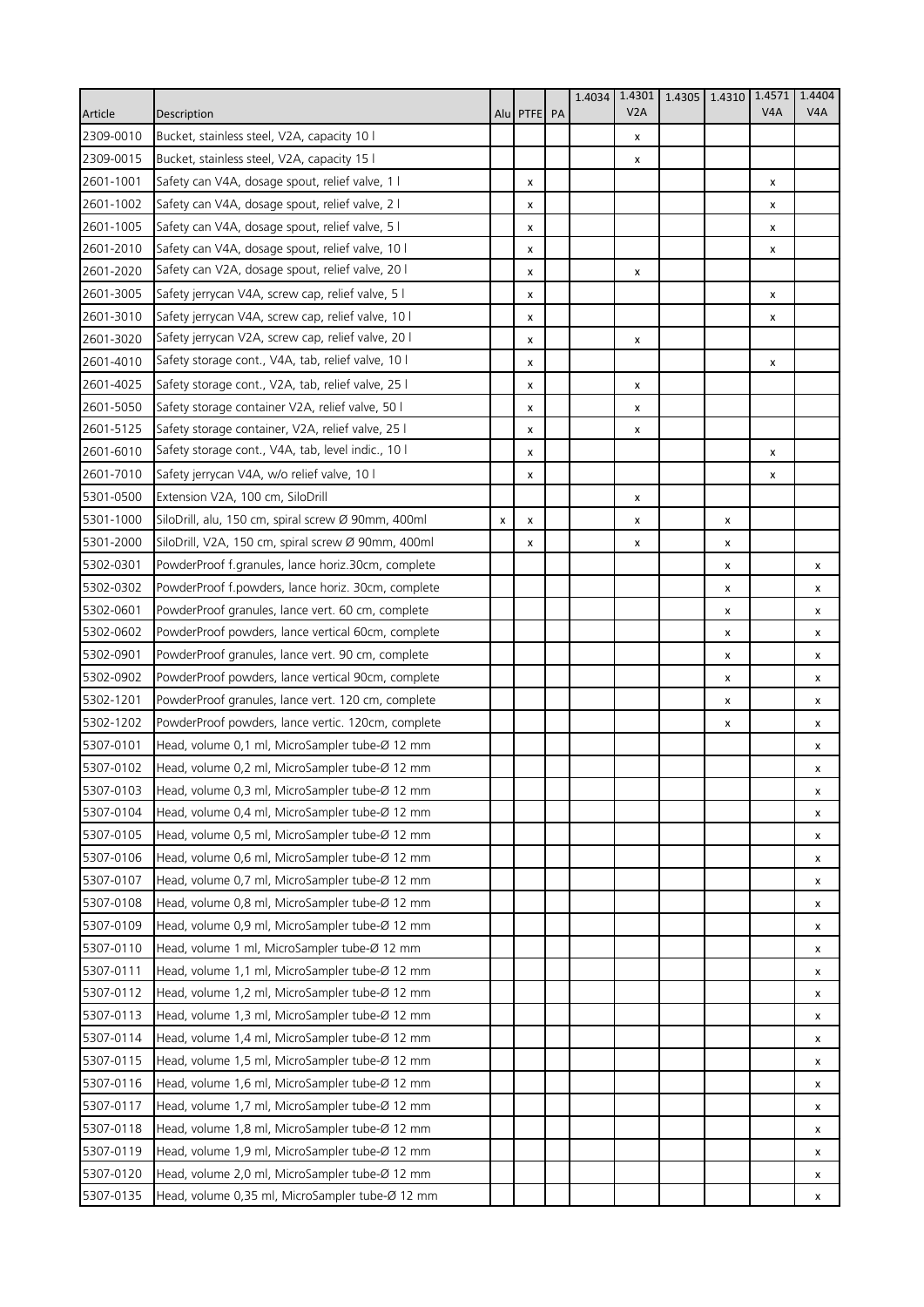|           |                                                    |              | 1.4034 | 1.4301 | 1.4305 | 1.4310 | 1.4571           | 1.4404           |
|-----------|----------------------------------------------------|--------------|--------|--------|--------|--------|------------------|------------------|
| Article   | Description                                        | Alul PTFE PA |        | V2A    |        |        | V <sub>4</sub> A | V <sub>4</sub> A |
| 5307-0201 | Head, volume 1 ml, MicroSampler tube-Ø 25 mm       |              |        |        |        |        |                  | x                |
| 5307-0202 | Head, volume 2 ml, MicroSampler tube-Ø 25 mm       |              |        |        |        |        |                  | x                |
| 5307-0203 | Head, volume 3 ml, MicroSampler tube-Ø 25 mm       |              |        |        |        |        |                  | x                |
| 5307-0204 | Head, volume 4 ml, MicroSampler tube-Ø 25 mm       |              |        |        |        |        |                  | x                |
| 5307-0205 | Head, volume 5 ml, MicroSampler tube-Ø 25 mm       |              |        |        |        |        |                  | x                |
| 5307-0206 | Head, volume 6 ml, MicroSampler tube-Ø 25 mm       |              |        |        |        |        |                  | x                |
| 5307-0210 | Head, volume 10 ml, MicroSampler tube-Ø 25 mm      |              |        |        |        |        |                  | x                |
| 5307-0211 | Head, volume 11 ml, MicroSampler tube-Ø 25 mm      |              |        |        |        |        |                  | x                |
| 5307-0212 | Head, volume 12 ml, MicroSampler tube-Ø 25 mm      |              |        |        |        |        |                  | x                |
| 5307-0213 | Head, volume 13 ml, MicroSampler tube-Ø 25 mm      |              |        |        |        |        |                  | x                |
| 5307-0214 | Head, volume 14 ml, MicroSampler tube-Ø 25 mm      |              |        |        |        |        |                  | x                |
| 5307-0215 | Head, volume 15 ml, MicroSampler tube-Ø 25 mm      |              |        |        |        |        |                  | x                |
| 5307-0216 | Head, volume 16 ml, MicroSampler tube-Ø 25 mm      |              |        |        |        |        |                  | x                |
| 5307-0217 | Head, volume 17 ml, MicroSampler tube-Ø 25 mm      |              |        |        |        |        |                  | x                |
| 5307-0218 | Head, volume 18 ml, MicroSampler tube-Ø 25 mm      |              |        |        |        |        |                  | x                |
| 5307-0219 | Head, volume 19 ml, MicroSampler tube-Ø 25 mm      |              |        |        |        |        |                  | x                |
| 5307-0220 | Head, volume 20 ml, MicroSampler tube-Ø 25 mm      |              |        |        |        |        |                  | x                |
| 5307-0221 | Head, volume 0,15 ml, MicroSampler tube-Ø 12 mm    |              |        |        |        |        |                  | x                |
| 5307-0225 | Head, volume 2,5 ml, MicroSampler tube-Ø 25 mm     |              |        |        |        |        |                  | x                |
| 5307-0235 | Head, volume 3,5 ml, MicroSampler tube-Ø 25 mm     |              |        |        |        |        |                  | x                |
| 5307-1055 | MicroSampler, V4A, tube-Ø 12 mm, length 55 cm      |              |        |        |        |        |                  | x                |
| 5307-1085 | MicroSampler, V4A, tube-Ø 12 mm, length 85 cm      |              |        |        |        |        |                  | x                |
| 5307-1120 | MicroSampler, V4A, tube-Ø 12 mm, length 120 cm     |              |        |        |        |        |                  | x                |
| 5307-2055 | MicroSampler, V4A, tube-Ø 25 mm, length 55 cm      |              |        |        |        |        |                  | x                |
| 5307-2085 | MicroSampler, V4A, tube-Ø 25 mm, length 85 cm      |              |        |        |        |        |                  | x                |
| 5307-2120 | MicroSampler, V4A, tube-Ø 25 mm, length 120 cm     |              |        |        |        |        |                  | x                |
| 5310-0150 | All-layer drill, V4A, length 150 cm, volume 260 ml |              |        |        |        |        |                  | x                |
| 5310-0001 | Core Sampler, V4A, length 200mm, Ø 15mm            |              |        |        |        |        |                  | х                |
| 5310-0002 | Core Sampler, V4A, length 400mm, Ø 25mm            |              |        |        |        |        |                  | x                |
| 5310-0003 | Core Sampler, V4A, length 800mm, Ø 25mm            |              |        |        |        |        |                  | x                |
| 5311-0001 | QualiRod conical, V2A, drill. d. 120mm, EN/ISO 707 |              |        | x      |        |        |                  |                  |
| 5311-0002 | QualiRod conical, V2A, drill. d. 170mm, EN/ISO 707 |              |        | x      |        |        |                  |                  |
| 5311-0101 | QualiRod cylindrical, V2A, drilling depth 20 cm    |              |        | x      |        |        |                  |                  |
| 5313-0180 | Spatula, blade V2A, wooden handle, length 180 mm   |              |        | х      |        |        |                  |                  |
| 5313-0300 | Spatula, blade V2A, wooden handle, length 300 mm   |              |        | х      |        |        |                  |                  |
| 5316-0055 | Multi sampler, V4A/PTFE, 55cm, 3 chambers per 14ml | x            |        |        |        |        |                  | x                |
| 5316-0085 | Multi sampler, V4A/PTFE, 85cm, 3 chambers per 17ml | x            |        |        |        |        |                  | x                |
| 5316-0150 | Multi sampler, V4A/PTFE, 150cm, 5 chambers/ 17 ml  | x            |        |        |        |        |                  | x                |
| 5316-1055 | Uno sampler, V4A/PTFE, 55cm, 1 chamber 17ml volume | x            |        |        |        |        |                  | x                |
| 5316-1085 | Uno sampler, V4A/PTFE, 85cm, 1 chamber 17ml volume | х            |        |        |        |        |                  | х                |
| 5316-1150 | Uno sampler, V4A/PTFE, 150cm, 1 chamber 17 ml vol. | x            |        |        |        |        |                  | x                |
| 5316-2055 | All-layer-sampler, V4A, 55 cm, 3 openings, 70 ml   |              |        |        |        |        |                  | x                |
| 5316-2085 | All-layer-sampler, V4A, 85 cm, 3 openings, 130 ml  |              |        |        |        |        |                  | x                |
| 5316-2150 | All-layer-sampler, V4A, 150 cm, 5 openings, 260ml  |              |        |        |        |        |                  | x                |
| 5316-3055 | Multi sampler, V4A, 55cm, 3 chambers per 14ml vol. |              |        |        |        |        |                  | x                |
| 5316-3085 | Multi sampler, V4A, 85cm, 3 chambers per 17ml vol. |              |        |        |        |        |                  | x                |
| 5316-3150 | Multi sampler, V4A, 150cm, 5 chambers per 17 ml    |              |        |        |        |        |                  | x                |
| 5317-0030 | Emptying device, V2A, length 100 cm, complete      |              |        | x      |        |        |                  |                  |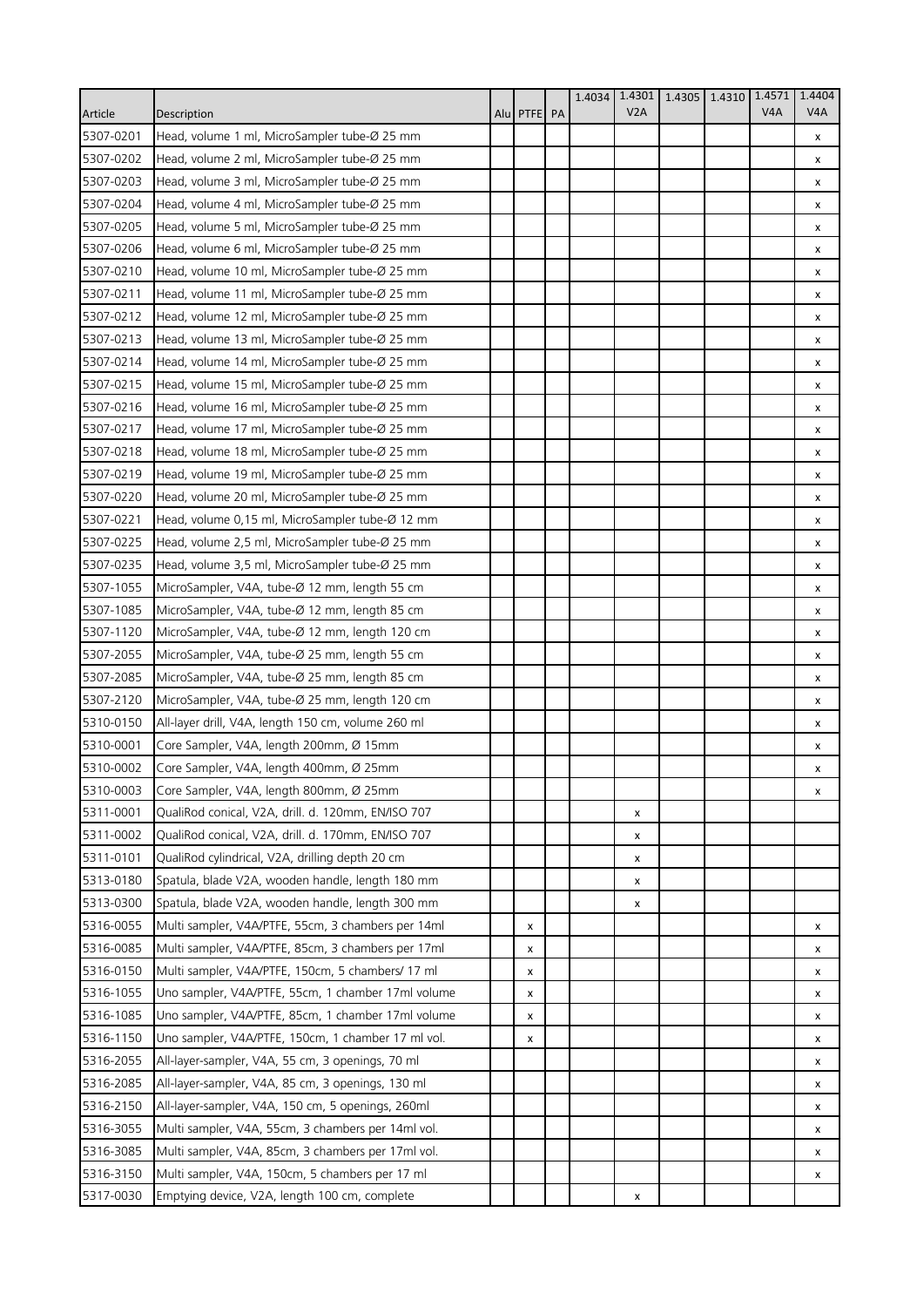|           |                                                    |   |              |   | 1.4034 | 1.4301 | 1.4305 | 1.4310 1.4571    | 1.4404           |
|-----------|----------------------------------------------------|---|--------------|---|--------|--------|--------|------------------|------------------|
| Article   | Description                                        |   | Alul PTFE PA |   |        | V2A    |        | V <sub>4</sub> A | V <sub>4</sub> A |
| 5317-0033 | Emptying funnel separate, V2A                      |   |              |   |        | x      |        |                  |                  |
| 5317-1058 | Multi sampler, Alu, 55 cm, 3 chambers per 14 ml    | x |              |   |        |        |        |                  |                  |
| 5317-1085 | Multi sampler, Alu, 85 cm, 3 chambers per 17 ml    | x |              |   |        |        |        |                  |                  |
| 5317-1150 | Multi sampler, Alu, 150cm, 5 chambers per 17 ml    | x |              |   |        |        |        |                  |                  |
| 5317-2055 | All-layer-sampler, Alu, 55 cm, 3 openings, 70 ml   | X |              |   |        |        |        |                  |                  |
| 5317-2085 | All-layer-sampler, Alu, 85 cm, 3 openings, 130 ml  | x |              |   |        |        |        |                  |                  |
| 5317-2150 | All-layer-sampler, Alu, 150 cm, 5 openings, 260ml  | x |              |   |        |        |        |                  |                  |
| 5318-0145 | Zone sampler Spiralus, Alu/PA, 145cm, 770ml volume | x |              | x |        |        |        |                  |                  |
| 5318-0200 | Zone sampler Spiralus, Alu/PA, 200cm, 1100 ml vol. | x |              | x |        |        |        |                  |                  |
| 5319-1085 | Jumbo sampler, all layer, Alu, 85cm, 880 ml volume | x |              |   |        |        |        |                  |                  |
| 5319-1150 | Jumbo sampler, all layer, Alu, 150 cm, 1700ml vol. | x |              |   |        |        |        |                  |                  |
| 5319-1250 | Jumbo sampler, all layer, Alu, 250 cm, 2900ml vol. | x |              |   |        |        |        |                  |                  |
| 5319-2085 | Jumbo sampler, closed chambers, Alu/PTFE, 85 cm    | x | x            |   |        |        |        |                  |                  |
| 5319-2150 | Jumbo sampler, closed chambers, Alu/PTFE, 150 cm   | x | x            |   |        |        |        |                  |                  |
| 5319-2250 | Jumbo sampler, closed chambers, Alu/PTFE, 250 cm   | x | х            |   |        |        |        |                  |                  |
| 5320-0150 | Sample-spoon, V2A, 150 mm, 1,5 ml, autoclavable    |   |              |   |        | х      |        |                  |                  |
| 5320-0180 | Sample-spoon, V2A, 180 mm, 2 ml, autoclavable      |   |              |   |        | x      |        |                  |                  |
| 5320-0210 | Sample-spoon, V2A, 210 mm, 6 ml, autoclavable      |   |              |   |        | x      |        |                  |                  |
| 5320-0300 | Sample-spoon, V2A, 300 mm, 6 ml, autoclavable      |   |              |   |        | x      |        |                  |                  |
| 5320-0400 | Sample-spoon, V2A, 400 mm, 6 ml, autoclavable      |   |              |   |        | x      |        |                  |                  |
| 5320-0500 | Sample-spoon, stainless steel, V2A, 500 mm, 9 ml   |   |              |   |        | x      |        |                  |                  |
| 5321-0300 | Sampling lance Milky, V4A, 480 mm, 150 ml, Ø 28 mm |   |              |   |        |        |        |                  | x                |
| 5322-1300 | QuickPicker V4A, 300 mm, 75 ml volume, ISTA-Norm   |   |              |   |        |        |        |                  | x                |
| 5323-0190 | Ice borer, V4A, inner-xouter-Ø 8x10mm, depth 10cm  |   |              |   |        |        |        | X                | x                |
| 5323-0200 | Ice borer, V4A, inner-xouter-Ø 16x21mm, depth 20cm |   |              |   |        |        |        | x                | x                |
| 5323-2010 | Ice borer, V4A, inner-xouter-Ø 50x54mm, depth 20cm |   |              |   |        |        |        | x                | x                |
| 5324-0001 | PharmaSpoon, V4A, length 650 mm, hand polished     |   |              |   |        |        |        |                  | x                |
| 5324-0010 | PharmaScoop, V4A, 10 ml vol., Ø 25 mm, length 45mm |   |              |   |        |        |        |                  | х                |
| 5324-0011 | PharmaScoop, V4A, 50 ml vol., Ø 38 mm, length 70mm |   |              |   |        |        |        |                  | x                |
| 5324-0012 | PharmaScoop, V4A, 100ml vol., Ø 50mm, length 100mm |   |              |   |        |        |        |                  | x                |
| 5324-0013 | PharmaScoop, V4A, 750ml vol., Ø 95mm, length 210mm |   |              |   |        |        |        |                  | x                |
| 5324-0014 | PharmaScoop, V4A, 1000 ml vol., Ø110 mm, 235 mm    |   |              |   |        |        |        |                  | х                |
| 5324-0015 | PharmaScoop, V4A, 1250 ml vol., Ø125 mm, 195 mm    |   |              |   |        |        |        |                  | x                |
| 5324-0016 | PharmaScoop, V4A, 1700 ml vol., Ø135 mm, 230 mm    |   |              |   |        |        |        |                  | x                |
| 5324-0017 | PharmaScoop, V4A, 2500 ml vol., Ø185 mm, 215 mm    |   |              |   |        |        |        |                  | x                |
| 5324-0018 | PharmaScoop, V4A, 500ml vol., Ø 95mm, length 140mm |   |              |   |        |        |        |                  | x                |
| 5324-0019 | PharmaScoop with long handle, V4A, 1000 ml         |   |              |   |        |        |        |                  | x                |
| 5326-0001 | Liquid-Sampler, open with thumb, V4A, 50 ml        |   |              |   |        |        |        |                  | x                |
| 5326-0002 | Liquid-Sampler, open with thumb, V4A, 100 ml       |   |              |   |        |        |        |                  | x                |
| 5326-0003 | Liquid-Sampler, place onto bottle, V4A, 50 ml      |   |              |   |        |        |        |                  | х                |
| 5326-0004 | Liquid-Sampler, place onto bottle, V4A, 100 ml     |   |              |   |        |        |        |                  | x                |
| 5334-8000 | Stainless steel measuring spoons set (1,25-15 ml)  |   |              |   |        | x      |        |                  |                  |
| 5338-0410 | StickProof, V4A, lentgth 410 mm, Ø 25mm, ISTA-Norm |   |              |   |        |        |        |                  | x                |
| 5338-1100 | StickProof, V4A, lentgth 1100mm, Ø 25mm, ISTA-Norm |   |              |   |        |        |        |                  | x                |
| 5339-0300 | IceSampler, V4A, lentgth 300mm, vol. 50ml, Ø 38mm  |   |              |   |        |        |        |                  | x                |
| 5339-0550 | IceSampler, V4A, lentgth 550mm, vol. 50ml, Ø 38mm  |   |              |   |        |        |        |                  | x                |
| 5339-1050 | IceSampler, V4A, length 1050mm, vol. 50ml, Ø 38mm  |   |              |   |        |        |        |                  | х                |
| 5340-1100 | SiloPicker, V4A, vol. 100 ml, 130 cm, outer-Ø 50mm |   |              |   |        |        |        |                  | x                |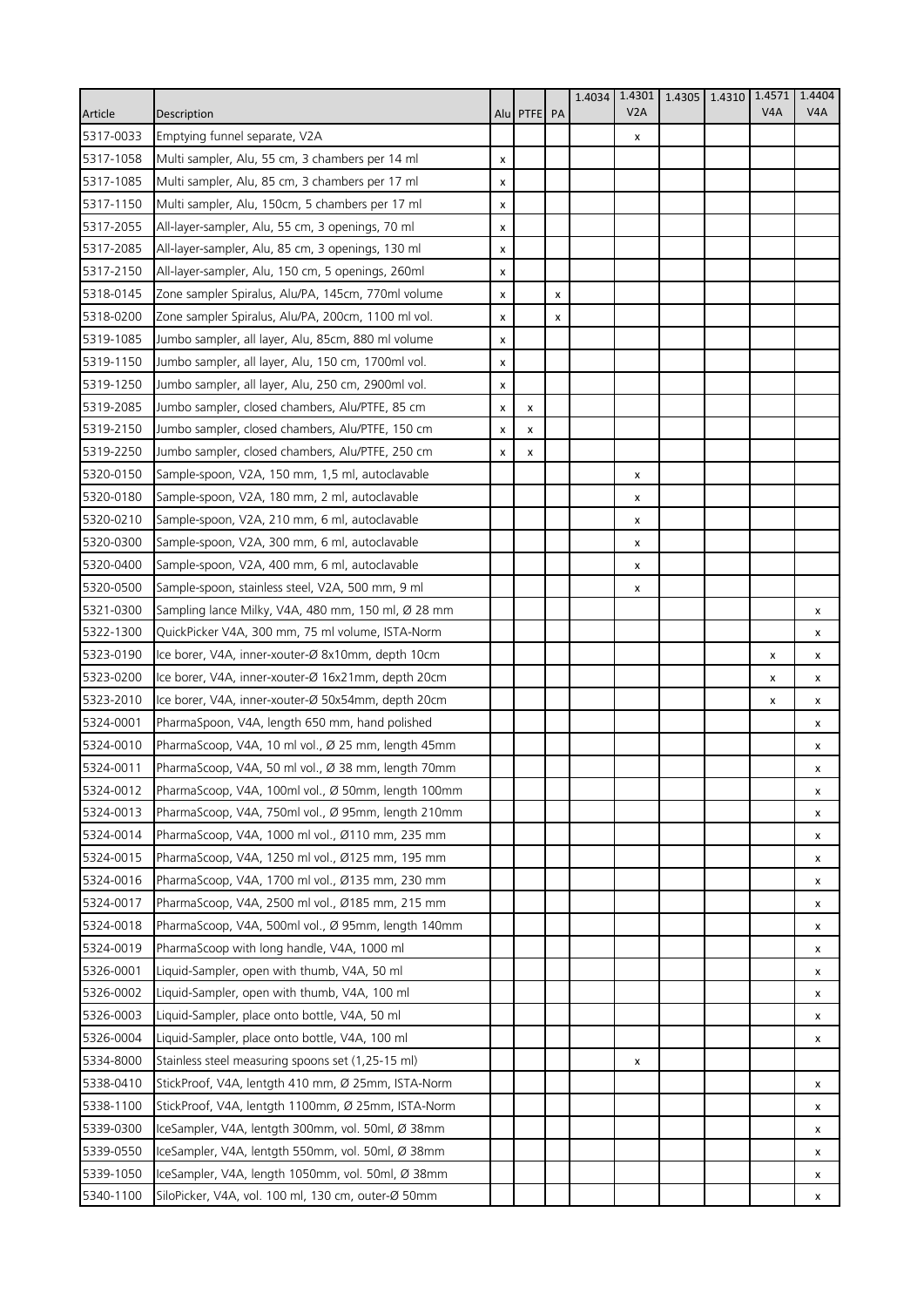|           |                                                      |                |             | 1.4034 | 1.4301 | 1.4305 | 1.4310 | 1.4571           | 1.4404           |
|-----------|------------------------------------------------------|----------------|-------------|--------|--------|--------|--------|------------------|------------------|
| Article   | Description                                          |                | Alu PTFE PA |        | V2A    |        |        | V <sub>4</sub> A | V <sub>4</sub> A |
| 5341-1002 | Suction head, suction drill 2mm, Mini ViscoSampler   |                |             |        |        |        |        |                  | х                |
| 5341-1004 | Suction head, suction drill 4mm, Mini ViscoSampler   |                |             |        |        |        |        |                  | x                |
| 5341-1006 | Suction head, suction drill 6mm, Mini ViscoSampler   |                |             |        |        |        |        |                  | x                |
| 5341-1060 | Mini ViscoSampler, V4A, 60 cm, vol. 30 ml, Ø 15 mm   |                | x           |        |        |        |        |                  | x                |
| 5341-1100 | Mini ViscoSampler, V4A, 100 cm, vol. 50 ml, Ø 15mm   |                | x           |        |        |        |        |                  | x                |
| 5341-1150 | Mini ViscoSampler, V4A, 150 cm, vol. 75 ml, Ø 15mm   |                | x           |        |        |        |        |                  | x                |
| 5346-1000 | PharmaPicker, V4A, w/collection cylinder 0,1-1,2ml   |                |             |        |        |        |        |                  | x                |
| 5346-1001 | Collection cylinder for 0,1-1,2ml, w/o head          |                |             |        |        |        |        |                  | x                |
| 5346-1010 | Volume head, capacity 0,1 ml, PharmaPicker           |                |             |        |        |        |        |                  | x                |
| 5346-1020 | Volume head, capacity 0,2 ml, PharmaPicker           |                |             |        |        |        |        |                  | x                |
| 5346-1060 | Volume head, capacity 0,6 ml, PharmaPicker           |                |             |        |        |        |        |                  | x                |
| 5346-1100 | Volume head, capacity 1 ml, PharmaPicker             |                |             |        |        |        |        |                  | x                |
| 5346-2000 | PharmaPicker, V4A, w/coll. cylinder for 1,25-2,5ml   |                |             |        |        |        |        |                  | x                |
| 5346-2001 | Collection cylinder for 1,25-2,5ml, w/o head         |                |             |        |        |        |        |                  | x                |
| 5346-2200 | Volume head, capcity 2 ml, PharmaPicker              |                |             |        |        |        |        |                  | x                |
| 5346-2250 | Volume head, capcity 2,5 ml, PharmaPicker            |                |             |        |        |        |        |                  | х                |
| 5347-0005 | Scratcher, V4A, 5 ml, flute length 22 mm, Ø 25 mm    |                |             |        |        |        |        |                  | x                |
| 5347-0010 | Scratcher, V4A, 10 ml, flute length 45 mm, Ø 25 mm   |                |             |        |        |        |        |                  | x                |
| 5347-0025 | Scratcher, V4A, 25 ml, flute length 110 mm, Ø 25mm   |                |             |        |        |        |        |                  | x                |
| 5351-1000 | All-layer-scratcher, V4A, Ø 25mm, 100cm, vol.180ml   |                | х           |        | x      |        |        |                  | x                |
| 5354-1000 | Stainless steel scoop, V2A, 115cm, capacity 1000ml   |                |             |        | x      |        |        |                  |                  |
| 5354-2000 | Stainless steel beaker, V2A, 1000 ml, TeleScoop      |                |             |        | х      |        |        |                  |                  |
| 5354-3000 | Pendulum beaker V2A, capacity 1000 ml, TeleScoop     |                |             |        | x      | x      |        |                  |                  |
| 5356-1500 | EasyScoop, aluminium, 1500 ml, inner grip            | $\pmb{\times}$ |             |        |        |        |        |                  |                  |
| 5356-2000 | EasyScoop, aluminium, 2000 ml, inner grip            | x              |             |        |        |        |        |                  |                  |
| 5357-0001 | Sampler Liquid CupSampler, V4A, 100 ml, 100 cm       |                |             |        |        |        |        |                  | x                |
| 5358-0000 | Sample insert, 0,0 ml, Novartos Multi                |                |             |        |        |        |        |                  | x                |
| 5358-0005 | Sample insert, 0,5 ml, Novartos Multi                |                |             |        |        |        |        |                  | х                |
| 5358-0010 | Sample insert, 1 ml, Novartos Multi                  |                |             |        |        |        |        |                  | x                |
| 5358-0015 | Sample insert, 1,5 ml, Novartos Multi                |                |             |        |        |        |        |                  | x                |
| 5358-0020 | Sample insert, 2 ml, Novartos Multi                  |                |             |        |        |        |        |                  | x                |
| 5358-0100 | Sample insert, 0,0 ml, Novartos Uno                  |                |             |        |        |        |        |                  | х                |
| 5358-0105 | Sample insert, 0,5 ml, Novartos Uno                  |                |             |        |        |        |        |                  | x                |
| 5358-0110 | Sample insert, 1 ml, Novartos Uno                    |                |             |        |        |        |        |                  | x                |
| 5358-0120 | Sample insert, 2 ml, Novartos Uno                    |                |             |        |        |        |        |                  | х                |
| 5358-0130 | Sample insert, 3 ml, Novartos Uno                    |                |             |        |        |        |        |                  | x                |
| 5358-0140 | Sample insert, 4 ml, Novartos Uno                    |                |             |        |        |        |        |                  | x                |
| 5358-0600 | Novartos Uno, V4A, 600 mm, 2 chambers, w/o inserts   |                |             |        |        |        |        |                  | x                |
| 5358-0630 | Novartos Uno, V4A, 600 mm, 3 chambers, w/o inserts   |                |             |        |        |        |        |                  | x                |
| 5358-1000 | Novartos Multi, V4A, 100cm, 14 chambers, w/o inserts |                |             |        |        |        |        |                  | x                |
| 5358-1001 | Novartos Uno, V4A, 1000 mm, 2 chambers, w/o inserts  |                |             |        |        |        |        |                  | x                |
| 5358-1011 | Novartos V4A, head                                   |                |             |        |        |        |        |                  | х                |
| 5358-1014 | Spitze, V4A, abgerundet R 5 mm, Novartos             |                |             |        |        |        |        |                  | x                |
| 5358-1030 | Novartos Uno, V4A, 1000 mm, 3 chambers, w/o inserts  |                |             |        |        |        |        |                  | x                |
| 5358-1400 | Novartos Uno, V4A, 1400 mm, 2 chambers, w/o inserts  |                |             |        |        |        |        |                  | x                |
| 5358-1430 | Novartos Uno, V4A, 1400 mm, 3 chambers, w/o inserts  |                |             |        |        |        |        |                  | x                |
| 5359-1600 | Valve lance, V4A, length 550 mm, Ø 32 mm             |                |             |        |        |        |        |                  | х                |
| 5359-1800 | Valve lance, V4A, length 800 mm, Ø 32 mm             |                |             |        |        |        |        |                  | x                |